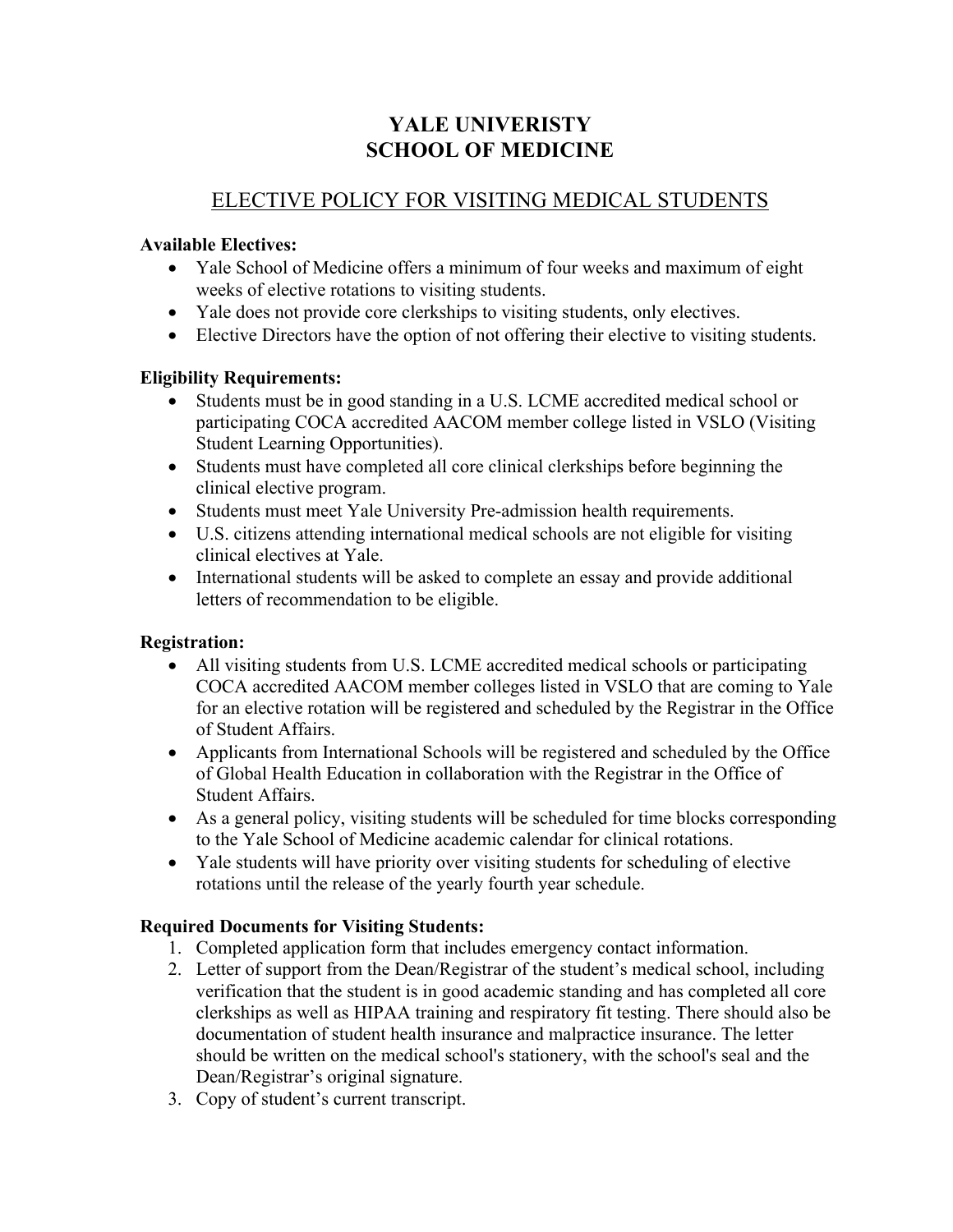- 4. Yale University Pre-entrance Health Form with record of immunization.
	- o If the PPD is negative, proof of a PPD within a year from the date of the planned elective is required.
	- o If the PPD is positive, the student must INCLUDE a copy of their chest x-ray report.
	- o Yale requires documentation of a quantitative hepatitis B surface antibody titer. A non-quantitative result (i.e. "Positive") is not acceptable.
	- o Documentation of measles, rubella, and varicella immunizations is required
	- o Meningococcal vaccine is required for students living in on-campus housing.

## **Approval Process:**

- Students from U.S. LCME accredited medical schools or participating COCA accredited AACOM member colleges listed in VSLO: After verification by the Registrar's office that the student's application is complete and the student meets eligibility criteria, the faculty director of each elective requested by the student must approve the student's application before the student can be scheduled by the Registrar's office.
- Students from International Schools: After verification by the Office of Global Health Education that the student's application is complete and the student meets eligibility criteria, the faculty director of each elective must approve the students application before the student can be scheduled in collaboration with the Registrar's Office.

### **While at Yale:**

All visiting students are expected to adhere to and abide by all clinical policies regarding Yale medical students.

Central orientation for visiting students will be provided on a monthly basis corresponding to the academic block schedule. This requires planning and coordination involving the Office of Global Health Education and the Office of Student Affairs. The orientation includes:

- Arrangement for necessary identification and key access
- Training in the Yale electronic medical record system
- Blood borne pathogen training
- Training in safety/emergency procedures at Yale and the New Haven community.
- Yale HIPAA training
- Provision of beeper if applicable
- Orientation to library services
- Orientation to the University campus

For students from US medical Schools, issues related to their elective experience will be managed by the Office of Student Affairs in collaboration with the Director of Electives.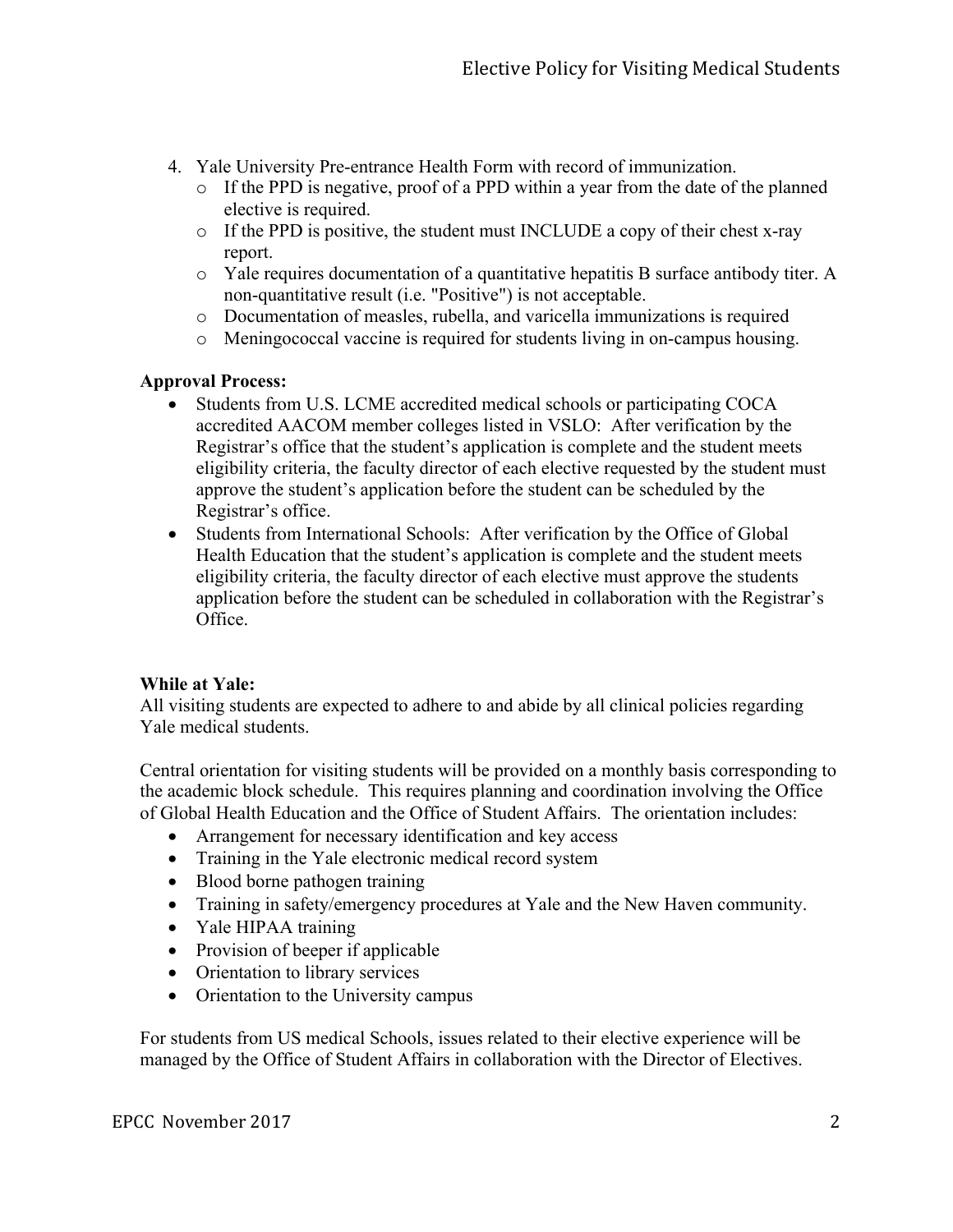For students from International Medical Schools, issues related to their elective experience will be managed by the Office of Global Health Education.

### **Medical Issues:**

Students from both US and International medical schools may seek medical care at Yale University Health Services, and the student's insurance company will be billed for services. For acute care of needle stick and blood borne pathogen exposures, the student may be referred to the Yale New Haven hospital Emergency Department and/or the Yale New Haven Hospital Employee Health Center.

#### **Departing Yale:**

Visiting students must return beepers and keys at the end of the elective experience. Students will then be eligible for a Certificate of Completion.

#### **Evaluations:**

Visiting students will be evaluated using Yale's computer-based evaluation system. If the home school requires the completion of additional evaluation forms, the student will be responsible for providing the form and for requesting completion by the Elective Director.